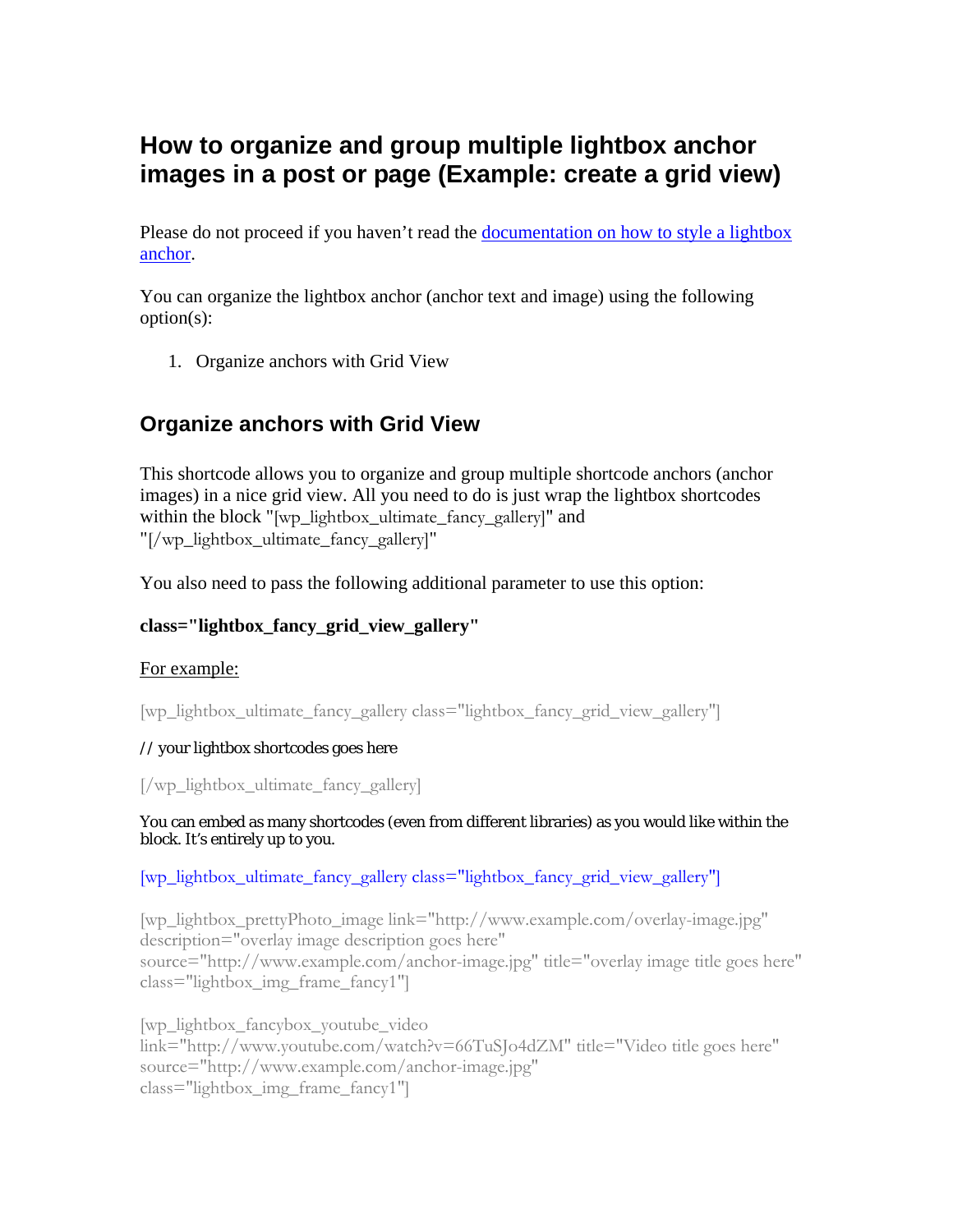[wp\_lightbox\_flowplayer\_video link="http://www.example.com/test-video.mp4" width="640" height="480" source="http://www.example.com/anchor-image.jpg" class="lightbox\_img\_frame\_fancy1"]

## [/wp\_lightbox\_ultimate\_fancy\_gallery]

In the above example, we have inserted three different lightbox shortcodes within the grid view block. We have also specified that each shortcode will be displayed using the Fancy Display 1 option of the Lightbox Ultimate Plugin.

#### **Screenshot**



## **Important Notes**

- *Grid view display is available only for the shortcodes with the anchor images.*
- *Grid view display doesn't have any effect on how each particular shortcode anchor will look like. It depends on what class that shortcode is using (example: your own defined class or lightbox ultimate fancy display 1,2 etc.).*
- *Grid view is for display purpose only (in a post/page). It doesn't have anything to do with the navigation in the pop up window (For example: it won't place "Next" or "Previous" button in the popup window)*

## **Possible Issue**

1. If you don't use image anchors with the same dimensions (width, height) they might not align properly in the grid view.

#### **Solution**

You can either resize the images to the same dimensions or use any of following lightbox ultimate classes which will resize it automatically for you.